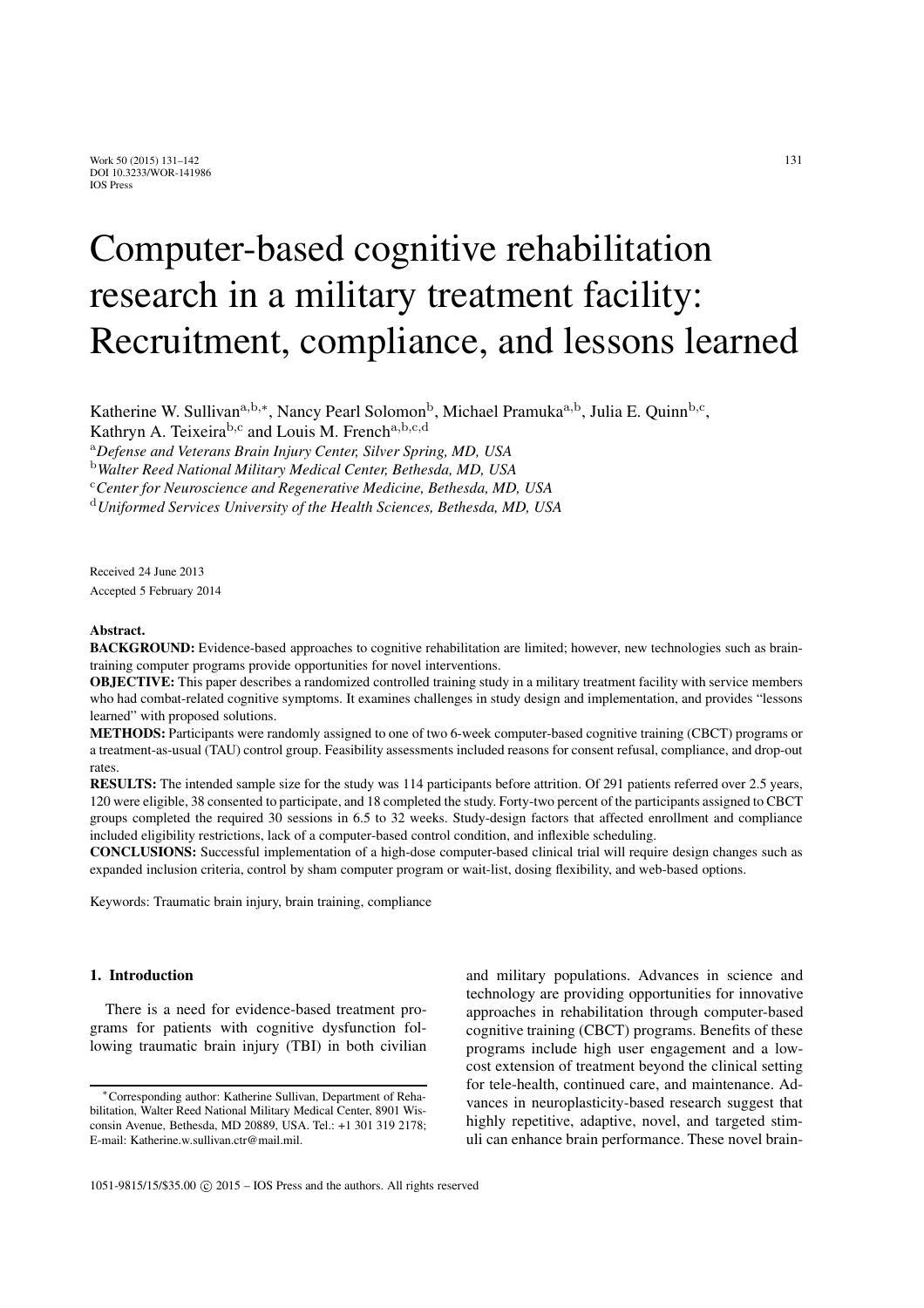training treatment tools continue to emerge on the commercial market at a steady rate. Evidence is needed for the efficacy and feasibility of implementing these CBCT programs as a treatment method in varied settings and with varied populations. One reason for the paucity of evidence for the treatment of cognitive dysfunction in both traditional cognitive rehabilitation and with computer-based approaches is the challenge of executing well-designed treatment protocols. This paper reports our first attempt to evaluate the effectiveness of two CBCT tools with patients at a military treatment facility (MTF). The study provided limited outcome data yet valuable information regarding the feasibility of using computer programs with military service members during rehabilitation. It also revealed challenges related to conducting such a study. It is the intent of the authors to share lessons learned and offer recommendations that may assist future researchers in their efforts to conduct similar studies with computerbased rehabilitation tools.

#### 2. Background

TBI is a major public health concern and has been described as "a signature injury" of the war in Iraq and Afghanistan [1]. A total of 294,172 military service members were diagnosed with a TBI from 2000 through 2013; 80% were diagnosed specifically with mild TBI (mTBI) [2]. Individuals with TBI commonly report cognitive dysfunction related to their injuries. In some cases, these reported difficulties are related to objectively measured impairments in attention, memory, or other cognitive domains due to the effects of brain injury, side effects of therapeutic interventions, or extra-cranial injuries. In other cases, the complaints reflect emotional distress including mood disorders or combat-induced stress symptoms. Post-concussive symptoms should resolve within weeks to months; however, for reasons not fully understood, many service members who experience a mTBI in combat have persistent symptoms for months, if not years [3–9]. Pre-existing risk factors, peri-injury risk factors, and post-injury risk factors may all play a role in outcomes [10].

Often the mechanism of injury for a TBI in modern combat is related to a blast exposure. It is estimated that blast injuries from improvised explosive devices (IEDs) account for 52% to 80% of all casualties of the conflicts in Iraq and Afghanistan [11,12]. A blast injury is often associated with a primary high-velocity wave, as well as secondary or tertiary injuries such as flying debris or blunt impact when a body is thrown against a vehicle or the ground. Recent neuropsychological studies have found no measurable differences in cognitive performance between blast and blunt injuries [13,14]; however, it is unclear if effective treatment methods or recovery rates differ.

Service members serving in combat zones are at risk for multiple TBIs. Multiple TBIs can have a cumulative effect, present with more significant symptoms, and have slower recovery rates than a single concussion [15–19]. In extreme cases, chronic traumatic encephalopathy (CTE), a degenerative process that leads to dementia, has been posited to result from multiple mTBIs [20,21]. CTE symptoms include progressively severe memory and cognitive problems, depression, poor impulse control, suicidal ideations, and dementia [22–28]. It is unclear exactly how many concussions affect performance and could possibly trigger a degenerative process, as well as how these factors vary across individuals.

Combat-related cognitive dysfunction following a TBI may present differently than sports-related and non-combat TBI because service members often display symptoms that are co-morbid with post-traumatic stress disorder (PTSD) or mood changes [29–33]. It is difficult to determine the cause of cognitive symptoms in patients with co-occurring PTSD, and also to identify the most effective treatment for recovery of cognitive functions. For instance, problems with concentration and attention can result from TBI, but could be impacted further by sleep disturbances, medications, and internal distractions.

There is a need for novel evidence-based approaches for treating combat-related and non-combated-related cognitive symptoms of TBI, especially following mTBI [34]. Numerous reviews summarize the evidence for the effectiveness of traditional cognitive rehabilitation [35,36], with some specific interventions showing moderate or strong evidence for efficacy [37, 38,40,41,49]. However, few studies focus on cognitive rehabilitation for TBI, and even fewer are specific to military TBI. Novel approaches to cognitive stimulation and rehabilitation have been introduced to the commercial market through computer-based tools over the past decade. This corresponds with the increased demand for self-paced, non-invasive options for both preventive mental wellness and cognitive rehabilitation. The new digital "brain health" market was estimated at over \$1 billion in 2012, and is expected to reach \$6 billion by 2020 [42].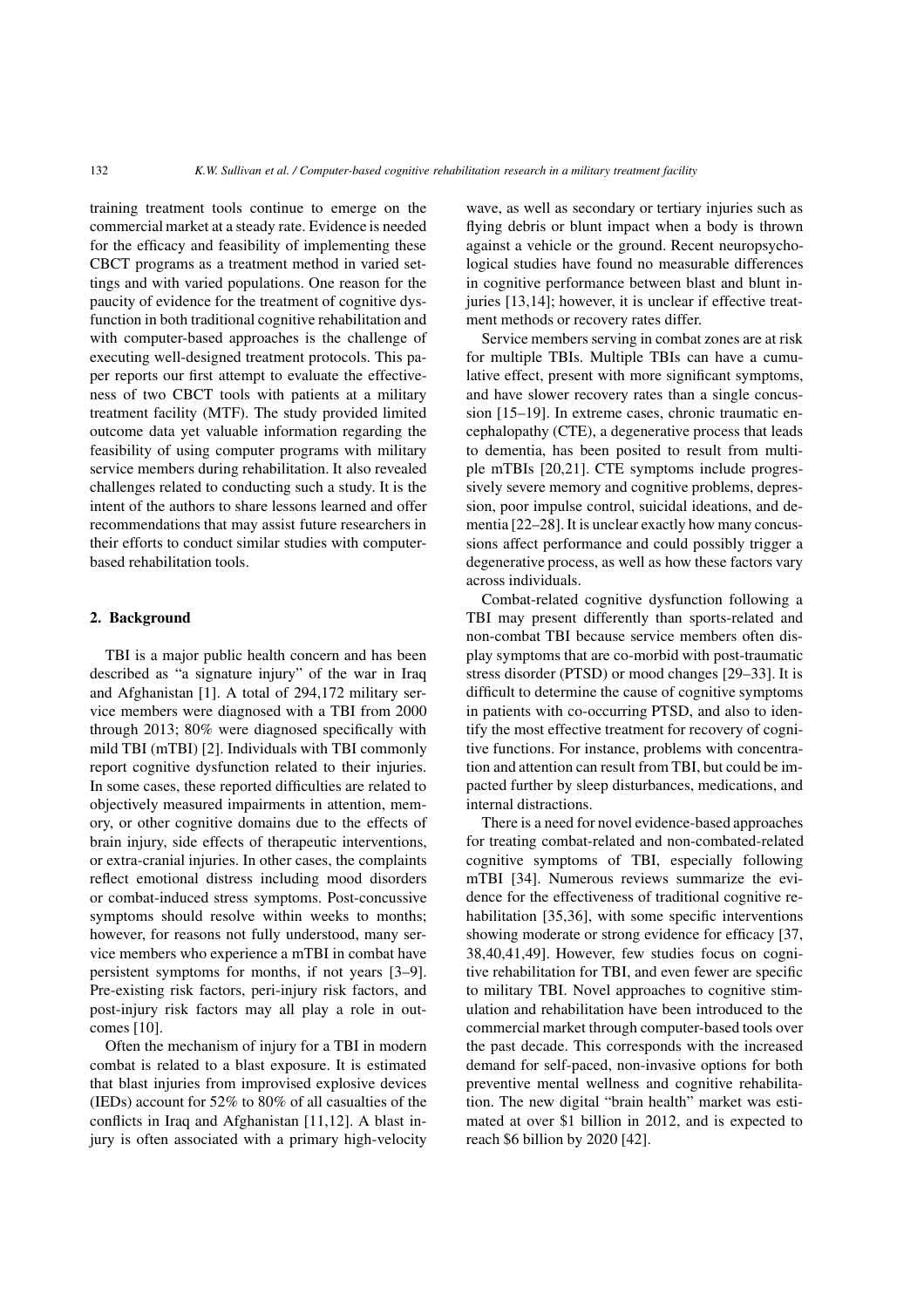Many commercially-available CBCT programs are intended to improve the functioning of the user's brain by using a neuroplasticity approach. CBCT exercises provide hundreds of repetitions in a given session. Previous research on these programs has shown overall positive results; however, most studies have been conducted on the general aging and pediatric populations. Studies conducted with the aging population demonstrate improvements in attention, memory, and other cognitive domains after using a structured CBCT program [43–48]. Generalization and carryover to improvements in daily activities have also been seen in the aging population for up to 5 years posttraining [49]. CBCT that targets auditory processing, working memory, and attention have shown effective results in school-aged children [50–52].

At the time this project was initiated, only a limited number of studies using CBCT programs with the TBI population had been published [53]. Introducing these products to the TBI and non-TBI population with cognitive symptoms at Walter Reed National Military Medical Center (WRNMMC) provided an opportunity to evaluate patient response and observe the feasibility of offering treatment with high-intensity dosing. Evidence for the effectiveness of such programs for both civilian and military patients with cognitive dysfunction would have implications for resiliency, telerehabilitation, and independent patient use in remote locations when one-on-one therapy is limited. Effective CBCT tools for enhancing rehabilitation could also serve to reduce costs of care and facilitate community re-entry.

In order to explore some of these technologies as a means for novel intervention, an interdisciplinary team at WRNMMC opened the first "Brain Fitness Center" (BFC) in 2008. In 2012, a satellite BFC was opened at Fort Belvoir Community Hospital (FBCH) to extend clinical opportunities and increase research recruitment. Identical CBCT programs were set up for clinical and research use at FBCH. Patients are administered the same outcome measures and all data are merged for research purposes.

The influx of emerging CBCT programs, demonstrated efficacy in other populations, and the large TBI population at the MTF, made WRNMMC an ideal setting for a "brain gym." The BFC provides recovering patients more access to cognitively stimulating exercise than traditional therapies alone. The gym concept was designed to allow patients the option to train independently and strengthen targeted cognitive goals established by their rehabilitation team. Adding CBCT to patients' treatment plans also allows for the continued use of the computer programs after being discharged to their homes where individual therapy may be unavailable due to location or cost. The BFC was not implemented to replace traditional cognitive rehabilitation. Instead, it was designed as an adjunct service providing complementary cognitive stimuli to enhance the rehabilitation process.

The BFC is located in an outpatient building at WRNMMC. WRNMMC is an MTF (a hospital, clinic, or medical center on a military base or post) comprising a full-service inpatient hospital and large outpatient diagnostic and rehabilitative clinics. When a service member is injured in combat, he or she is most often transported from the battlefield, usually through Germany, to WRNMMC. Services at WRNMMC range from immediate, intensive care to long hospital stays for patients with polytraumatic injuries. Once patients are discharged from an inpatient hospital stay, they may continue to live at WRNMMC and use the outpatient clinics for their medical care and rehabilitative services. The rehabilitation process, especially for those with limb amputations, can take months to years. Methods, dosing, and duration of cognitive and physical rehabilitation are varied and customized to the individual patient.

Patients participating in the BFC as part of or separate from their clinical rehabilitation, and those who are not enrolled in the research protocol, have the flexibility to use the BFC as little or as much as they like. Neuroplasticity-based research studies conducted with computer-based programs on other populations indicate the need for high-dose intensity to achieve both functional changes [54,55] and neuronal strengthening and rewiring [56–59]; therefore, patients using the BFC are encouraged to come at least two to three times per week for 6 to 8 weeks.

The computer programs selected for initial use in the BFC did not have a body of literature to support their use in this population, but were chosen based on experience in other patient populations or design factors inherent in the computer programs. In order to acquire outcome data, the staff in the BFC administers objective measures for all clinical BFC patients before, during, and after the use of a computer-training program in the BFC.

#### 3. Study goals

This first study conducted in the BFC was designed to examine the effect of brain-training pro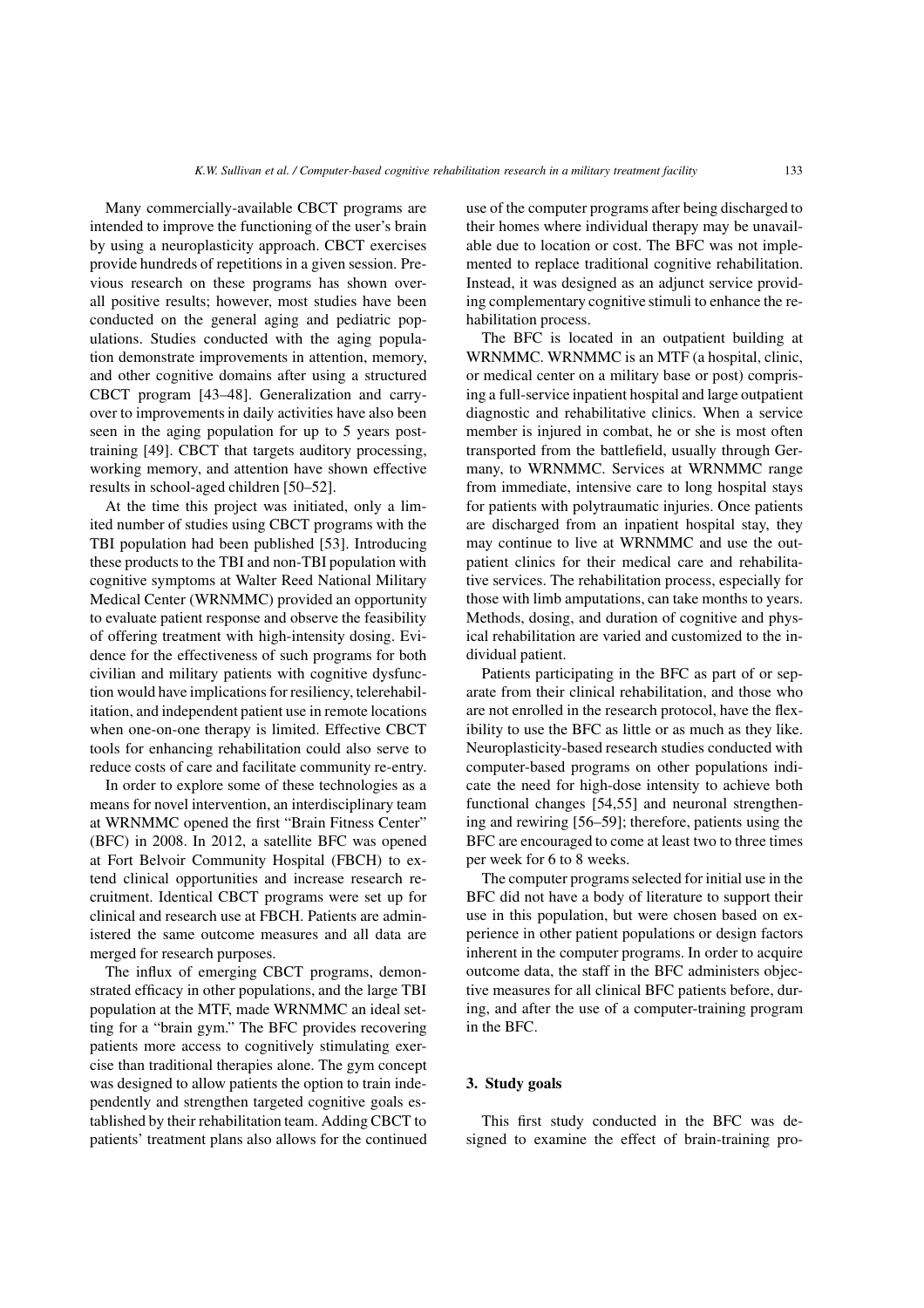grams for military service members returning from combat with symptoms of cognitive dysfunction via randomized assignment to one of two computerized cognitive rehabilitation programs or to a control group (Treatment as Usual). The objectives of the study were: (1) to measure and compare participants' compliance amongst the two computer programs using an attendance database; (2) to measure and compare aspects of cognitive improvement amongst the three groups using the Automated Neuropsychological Metrics (ANAM) [60]; and (3) to measure and compare participants' satisfaction and self-perception of improvement as measured by self-report questionnaires. This report addresses the first of these goals.

#### 4. Methods

The protocol was designed as a randomized, controlled study to evaluate the first two CBCT programs purchased for use in the BFC,  $Dakim^@$  Brain Fitness and Posit Science<sup>®</sup> Brain Fitness Classic.

#### *4.1. Participants*

Inclusion criteria required a diagnosis of a mild to moderate TBI sustained while serving in combat. Participants who had combat-related subjective cognitive complaints but did not meet the criteria of a TBI as determined by the standard DoD definition [61] were included in the non-TBI arm for additional exploratory analysis. Candidates were excluded if their cognitive symptoms were not associated with combat, if they were ever diagnosed with a severe or penetrating TBI, or if they sustained an additional TBI within 2 years prior to the most recent TBI. Other exclusion criteria were other medical, neurological, or psychological conditions that would interfere with participation, or a referral for a particular treatment that precluded the option of being randomized into a group.

Sample size was estimated based on the desired power for the main outcome measure across three groups of TBI patients using a repeated-measures analysis of variance (RM-ANOVA). To detect a difference of 10 between any two of the main groups on the MPAI total raw score (range 0 to 111), with  $\alpha = 0.05$  and power  $= 80\%$ , sample size targeted 69 participants with TBI (23 per group: Dakim Brain Fitness, Brain Fitness Classic, and control). To explore differences between non-TBI and TBI groups, enrollment targeted an additional 45 subjects (15 per group) who did not meet diagnostic criteria for TBI but reported cognitive dysfunction. Therefore, the total targeted sample size was 114.

#### *4.2. Groups*

Patients who consented to participate in the study were randomly assigned to one of three groups: Training Group A: Dakim Brain Fitness; Training Group B: Posit Science Brain Fitness Classic; or Control Group C: treatment-as-usual (TAU) without additional computer-based training. Both training groups also received TAU. After completing the study, all participants were instructed not to use CBCT programs or applications until after the 12-month follow-up phone call.

The Dakim Brain Fitness program was designed as a cognitive stimulation tool intended to improve concentration and memory in the elderly by warding off the effects of normal aging. Studies have indicated that high levels of participation in cognitively stimulating leisure activities are associated with a significantly reduced risk of dementia [62–66]. The Dakim program provides cognitively stimulating activities through entertaining, interactive, game-like cognitive exercises that span six cognitive domains: long-term memory, short-term memory, critical thinking, calculation, language, and visuo-spatial processing [67]. The program dynamically auto-adjusts within each cognitive domain throughout each session and over multiple sessions. A study using the Dakim program showed older adults performed better in standardized testing for delayed and immediate memory after 6 months [68].

Posit Science Brain Fitness Classic was also designed to attenuate cognitive decline in the normal, aging brain. The program targets auditory processing speed to enable users to process auditory information faster and more efficiently to improve overall thinking skills [69]. This program also adjusts to each user's cognitive performance to train at the appropriate level. Research studies have shown that the Posit Science program provides a mental exercise statistically superior to general mental activity, as measured by the extent to which older adults improve on cognitive tasks following training [70,71]. These changes were also reported to generalize to improvements in activities of daily living [72–74].

TAU at WRNMMC varies and is dependent on patient diagnosis, severity, time-post-onset of injury, and subjective complaints. Typical treatment includes behavioral health, physical therapy, occupational therapy, and speech-language pathology services.

#### *4.3. Assessments and training schedule*

All participants assigned to a CBCT group completed an initial evaluation, a post-treatment assess-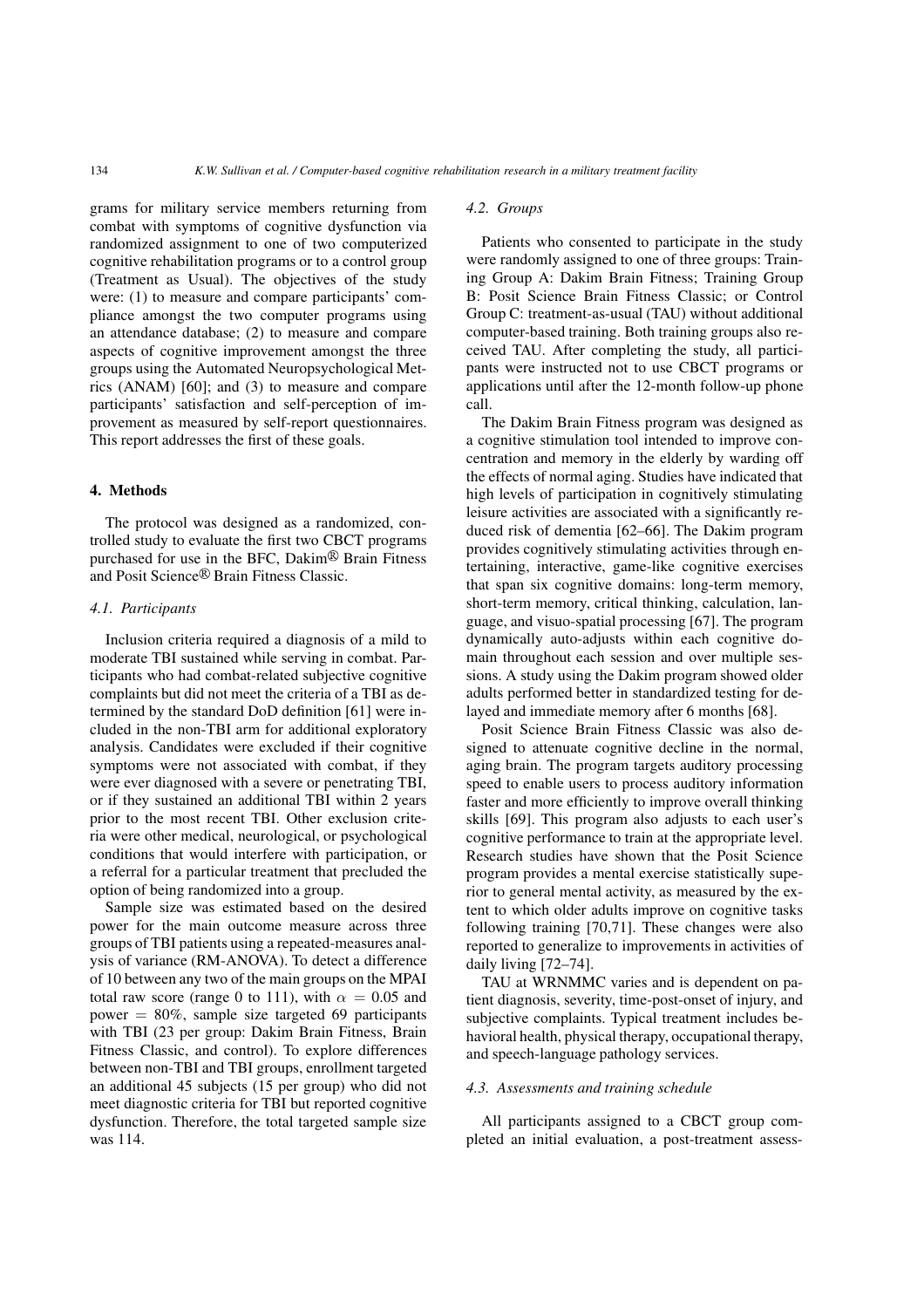ment, and were scheduled for a 12-month follow-up phone call. Outcomes were measured using a compliance tracker, a satisfaction survey, and subjective and objective performance assessments. Compliance was determined by the number of completed sessions and the overall duration of treatment. Preliminary results based on satisfaction and performance measures are being prepared for a separate report.

To complete the training, the participants were required to come to the BFC for one hour, five times per week to complete 30 computer sessions within 6 weeks. This intensity was chosen to closely match the recommended dosing (40 hours) of Posit Science's Brain Fitness Classic. The total number of sessions was reduced from 40 in 8 weeks to 30 in 6 weeks in anticipation of a typical minimum length-of-stay at WRNMMC. Each Posit Science session was designed to last approximately 40–60 minutes. Because the Dakim program is administered in 20-minute segments, participants were asked to complete two segments per session for 40 minutes of computer training each day. The BFC was designed as a structured, controlled environment supported by clinical and research staff. Research participants worked independently on the computer program; a research assistant was present for technical issues and documentation purposes only.

If a participant left the facility or choose to terminate participation prior to completing the 6-week program, that participant's data remained in the study to minimize bias. Discharge testing was completed whenever participants completed the 30-session training or after their last session, if possible, if they dropped out earlier.

# 5. Results

#### *5.1. Participant recruitment and enrollment*

Figure 1 provides a flowchart of potential participants and study participation. A total of 291 patients were referred to the WRNMMC and FBCH BFCs for computer training over the 2.5 year recruitment period (August 2010–December 2012). Each patient was evaluated and screened for research eligibility. Of those 291, 120 (41%) were eligible to participate. Reasons for ineligibility were: non-combat-related injury or cognitive symptoms ( $n = 63$ ); other medical, neurological, or psychiatric conditions ( $n = 46$ ); severe or penetrating TBI ( $n = 30$ ); referrals to the BFC for a specific computer program ( $n = 13$ ); multiple TBIs



Fig. 1. Flowchart of participant enrollment and completion.

over a 2-year period ( $n = 13$ ); and "other" including unclear TBI diagnosis ( $n = 6$ ).

Of the 120 eligible research candidates, 38 (37 men, 1 woman) agreed to enroll in the study. Thirteen participants (11 TBI, 2 non-TBI) were assigned to Group A, 13 (10 TBI, 3 non-TBI) to Group B, and 12 (10 TBI, 2 non-TBI) to Group C. The remaining 82 candidates (68%) reported that they were uninterested in participating  $(n = 35)$ ; were not willing or able to commit to the required daily sessions either because of intensive rehabilitation requirements ( $n = 13$ ) or because they were not living at WRNMMC or anticipated leaving WRNMMC soon to return home ( $n = 18$ ); or because they did not want to be randomized to the control group  $(n = 16)$ .

#### *5.2. Study compliance and completion*

Five participants in Group A and six participants in Group B completed all required computer sessions and the post-treatment evaluation (Fig. 2). Seven participants in Group C completed the follow-up evaluation. The 12-month follow up phone calls were canceled due to low retention.

Figure 2 illustrates the number of sessions and duration of treatment for each participant in Groups A and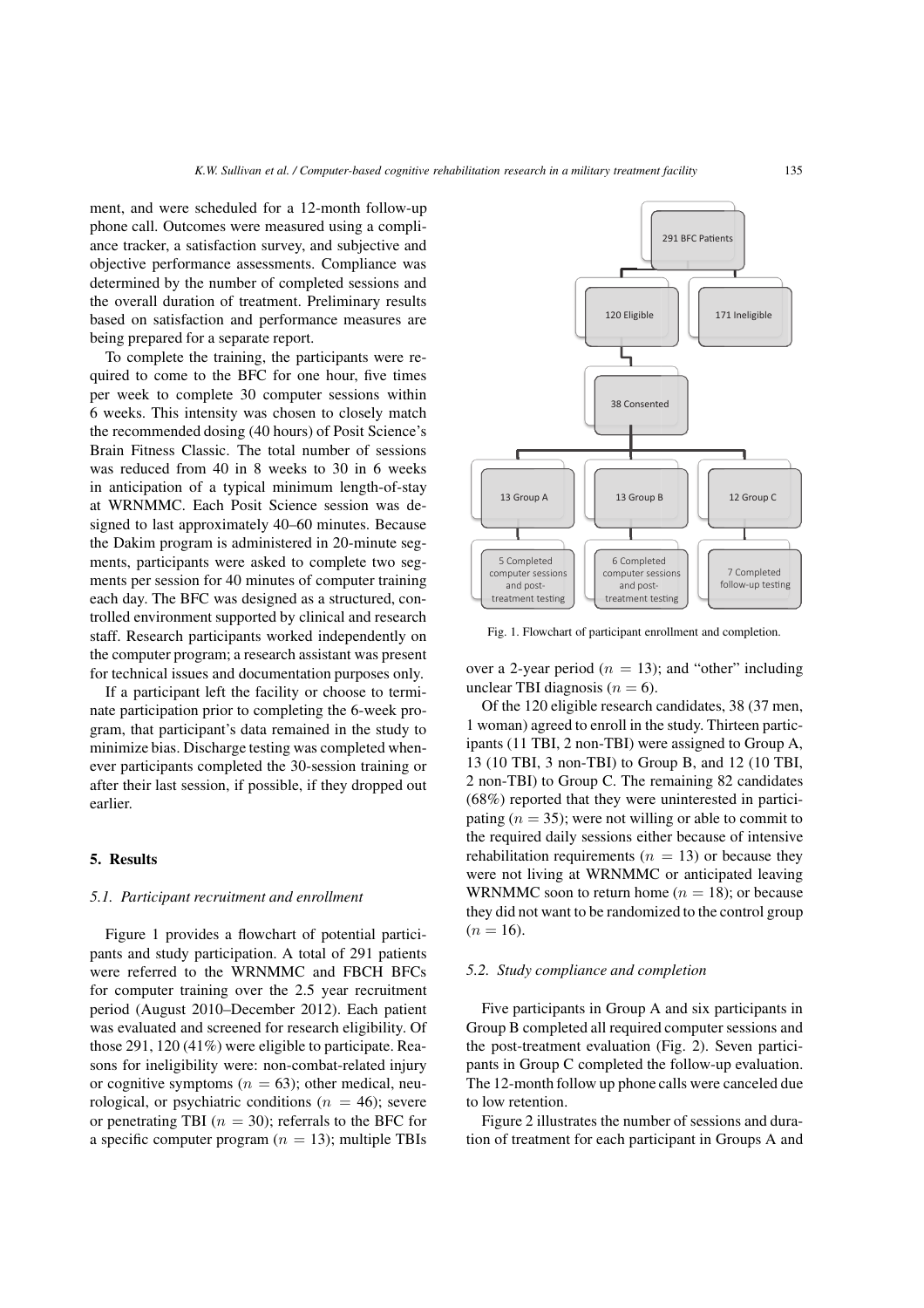

Fig. 2. Number of sessions completed and the duration of participation for each research participant in Groups A and B (*N* = 26). There are two data points at (0, 0) and (30, 8). Study design intended 30 sessions in 6 weeks.

B. Although 11 of the 26 participants completed the required number of sessions, none finished all 30 sessions in the prescribed 6 weeks, instead taking 6.5–32 weeks. Eleven of 15 participants (73.3%) who dropped out of the study did so before completing one-third of the required sessions. There was no difference between computer groups in terms of compliance or drop-out rate.

Approximately 2.5 years after study recruitment began, the Posit Science Classic program was no longer commercially available as the company moved to a web-based platform. The content of the program changed and for research purposes could not be compared to the version used in the study. Due to the new platform in addition to low enrollment, the research team decided to terminate the study. Beyond recruitment and compliance, goals of this report were adjusted to focus on study challenges and to propose solutions for future research in this area.

#### 6. Study challenges and proposed solutions

We are developing new research protocols as more innovative technology options become available. It is essential to evaluate the limitations of our first study to determine the implications for clinical research in the BFC moving forward. The remainder of this paper will outline challenges of the study and propose solutions. The challenges are divided into two categories 1) Recruitment and Eligibility Requirements, and 2) Participant Requirements and Dosing, as summarized in Tables 1 and 2.

#### *6.1. Challenge 1: Recruitment and eligibility requirements*

# *6.1.1. Initial recruitment plan Challenge*

We anticipated that a sufficient number of eligible research candidates would be referred to the BFC from various clinical services. Although an adequate number of eligible patients were referred, 68% declined to participate in the study. With the realization that recruitment from WRNMMC alone was not realistic, a second site was added partway through the study but enrollment goals remained unattainable in the projected time period.

#### *Solution*

A more aggressive recruitment plan is needed. The second Fort Belvoir site provided a 30% increase in patient referrals and 45% increase in enrollment. If other sites supplemented participant enrollment similarly, three additional sites would need to be added to achieve the target sample size over the next 3 years. Even with additional sites, more active recruitment outside of the two BFCs is also necessary. To maintain a military sample, additional MTF or Veterans Administration (VA) sites would be beneficial.

# *6.1.2. Eligibility restricted to combat-related TBI Challenge*

The first of two eligibility requirements to present an unanticipated challenge was that all participants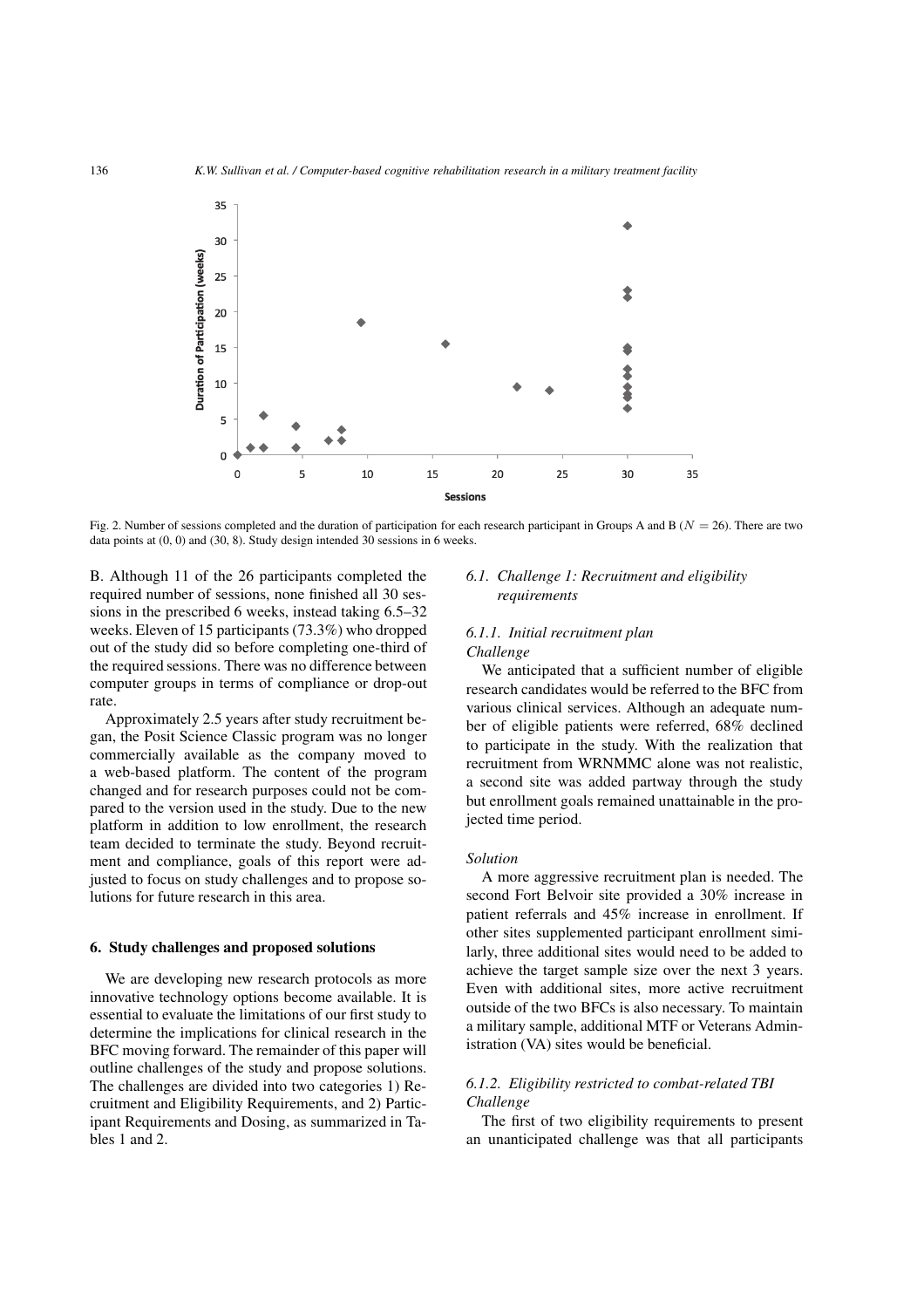Table 1

Proposed solutions to address the challenges of recruitment and eligibility requirements for a current computer-based cognitive training study at a military treatment facility

| Initial study                                     | Proposed solution                          | Anticipated change in eligible subjects |
|---------------------------------------------------|--------------------------------------------|-----------------------------------------|
| Recruitment through BFC referrals at two sites    | Add additional study-sites                 | 45% increase per year, per site         |
| Eligibility restricted to combat-related symptoms | Inclusion of non-combat-related symptoms   | 21.9%                                   |
| Eligibility restricted to service members with no | Inclusion of service members with multiple | $4.7\%$                                 |
| TBI within 2 years of most recent TBI             | TBIs within 2 years of most recent TBI     |                                         |

Proposed solutions to the challenges of participant requirements and dosing for a feasibility study at a military treatment facility

| Pilot study requirements              | Proposed solution                                                        |
|---------------------------------------|--------------------------------------------------------------------------|
| Sessions must be completed in the BFC | Web-based tools                                                          |
| Daily session/5x per week             | Flexible scheduling with an option of only 1 weekly session in clinic    |
| Group C (Treatment as Usual)          | Sham or waitlist control group                                           |
| 12-month follow-up phone call         | Revise 12-mo follow up for shorter time period and/or maintenance survey |
| No tangible incentive                 | Financial compensation for participation                                 |

must have combat-related symptoms. As previously discussed, a TBI incurred in combat is unique in terms of mechanism of injury and the combination of additional psychological symptoms. Thus, patients who acquired their injuries in a war zone may present differently, recover at different rates, and may respond uniquely to CBCT than patients whose injuries are acquired in a non-combat-related incident. Although WRNMMC is an MTF, we overestimated the number of patients who suffered a TBI in combat who would be able and willing to participate.

#### *Solution*

A solution to this challenge would be to allow service members with non-combat-related injuries to be included in the study. In the current study, this approach would have increased the percentage of eligible patients from 41% to 62.9%.

## *6.1.3. Eligibility restriction for number of TBI Challenge*

The second eligibility requirement to present a recruitment challenge was the lack of an additional TBI within two years prior to the recent TBI because multiple head injuries can have a cumulative effect. Given that the participant pool for this study is military service members returning from combat where they are often exposed to multiple blasts, some candidates reported more than one concussive episode.

## *Solution*

A solution would be to allow participants who had sustained more than one TBI. Approximately 5% more BFC patients would have been eligible for this study if multiple injuries were allowable for inclusion.

#### *6.2. Challenge 2: Participation requirements and dosing*

#### *6.2.1. Training Sessions in BFC Challenge*

We anticipated that most participants would be living on the military base and their length of stay at WRNMMC would allow for a 6-week training course in the BFC. Busy rehabilitation schedules and community re-entry, either locally or remotely, prevented many participants from coming to the BFC on a regular basis. When this study was designed, most CBCT programs needed to be associated with a single computer, and data could not be transferred to another computer between visits. Technological limitations restricted our ability to allow the participants flexibility to complete sessions outside the BFC.

#### *Solution*

Since this study was designed, many more webbased options for CBCT have become available. Sitespecific training may no longer be necessary and an option for at-home use could be implemented. Web-based brain-training programs can be utilized anywhere a participant has access to a computer and the Internet. If needed, this could be accomplished with loaner laptops. A recent pilot study assessed the feasibility of individuals with TBI using a CBCT program unsupervised at home with only phone and email support. Compliance and completion rates revealed that independent use of a CBCT program with remote support is a viable option for this population [75].

# *6.2.2. Recommended daily dosing*

# *Challenge*

The frequency and dosing of treatment was based on literature available at the time this study was de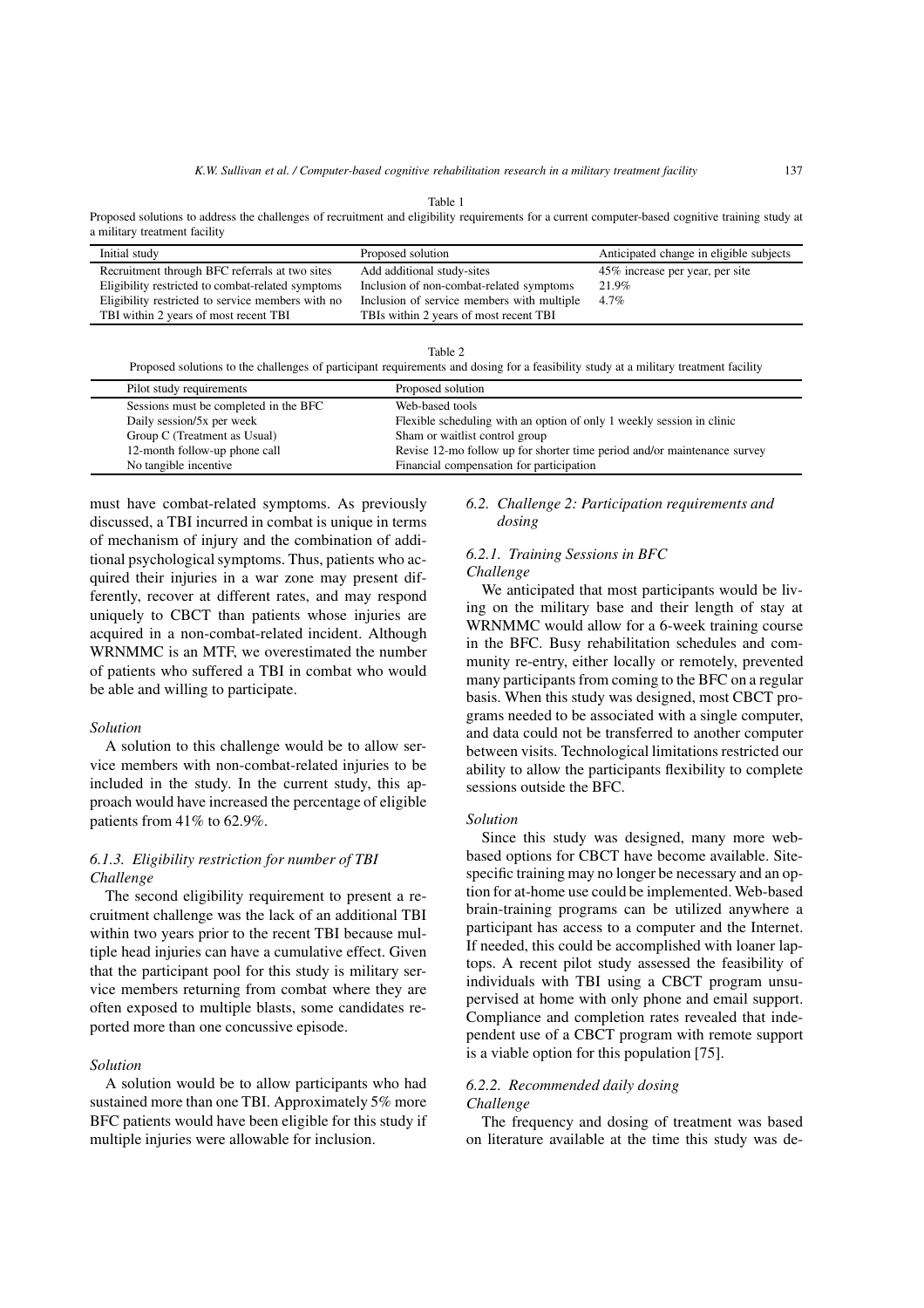signed. There is no gold standard for dosing recommendations; five visits per week proved to be an unrealistic expectation for this population in this setting. As seen in Fig. 2, 42% of participants stopped coming to the BFC for training sessions before visit 10. Interestingly, 80% of those who attended the program for 10 visits remained and completed the remaining 20 visits. Unfortunately, conforming to participants' schedules may not be effective because of inadequate dosing. Offering a program with one to two visits per week might solve the problem of attrition, but it is unlikely to lead to the neuroplasticity required to improve learning. In addition, participants from a MTF may drop out of a long-term training program because they may be discharged to home or another treatment facility sooner than expected.

#### *Solution*

A potential solution to this challenge would be to require on-site training sessions once per week and offsite (web-based) training sessions four days per week. Participants who are self-directed and motivated may be able to work off-site for several weeks with only occasional check-in sessions. Another option is to offer a more intense program, such as two sessions per day for 2.5 weeks. The efficacy of alternate schedules would need to be established. Having multiple options for the MTF setting may help compliance and completion, but would increase the complexity of the study design.

#### *6.2.3. Treatment as usual control group Challenge*

There is high face-validity for coming to the BFC and using a CBCT. The commercialization of CBCT programs such as radio, television, and online advertisements has expanded over the past few years and service members are exposed to marketing outside WRN-MMC. In addition, over the 2.5 years of study enrollment, the BFC went from a novel and modestly-used clinic at WRNMMC to a more standard option for rehabilitative intervention. If randomized to the control group, a participant was not permitted to use the BFC resources for the duration of the study and for one year following the final session. Although there was no research to support these programs for this population at the time this study was initiated, some candidates perceived that a valuable service would be withheld or denied if they were randomized to the control group. That is, they assumed that the active intervention arm was superior to TAU, and nearly 20% of them did not want to risk randomization to the control arm.

#### *Solution*

A more effective option for the control condition would be a placebo or sham computer program. Alternately, participants could be placed on a waiting list and allowed to use the BFC thereafter.

# *6.2.4. Follow-up assessment*

# *Challenge*

Participants were asked not to use CBCT tools for 12 months after their last session in the BFC. A 12-month follow-up phone call was intended to assess generalization and long-term effects of the 6-week CBCT. We planned to readminister each symptom self-report survey completed at baseline and after the 6-week training/control program during the follow-up call. Only a limited number of follow-up calls  $(n = 2)$  were completed at the time the decision was made to close the study to enrollment. Before being discharged, multiple participants reported that they wanted to continue the use of a CBCT program, highlighting the challenge of controlling out-of-clinic behaviors. Due to this concern combined with the low number of subjects who completed the study, the 12-month call was eventually abandoned.

#### *Solution*

The 12-month phone call should be revised to allow for multiple shorter-term follow-up calls and the examination of naturally continued use of CBCT programs. The commercial expansion and marketing of CBCT applications, and the real or perceived benefits indicated by users, make it unrealistic to expect this population to refrain from use for 12 months. It would be interesting to explore short- and long-term benefits of treatment, but it may be more important to determine whether participants independently choose to continue using the treatment program or a different brain-training tool.

#### *6.2.5. No tangible incentive Challenge*

Candidates for the study are informed at the time of consent that they may receive no direct benefit from participating in this study. No tangible incentive, reward, or financial compensation was offered for completion of this study. At the conception of this protocol, financial compensation was not allowed for military service members to participate in a study. Recently the WRNMMC Institutional Review Board made a decision to allow compensation for research participants.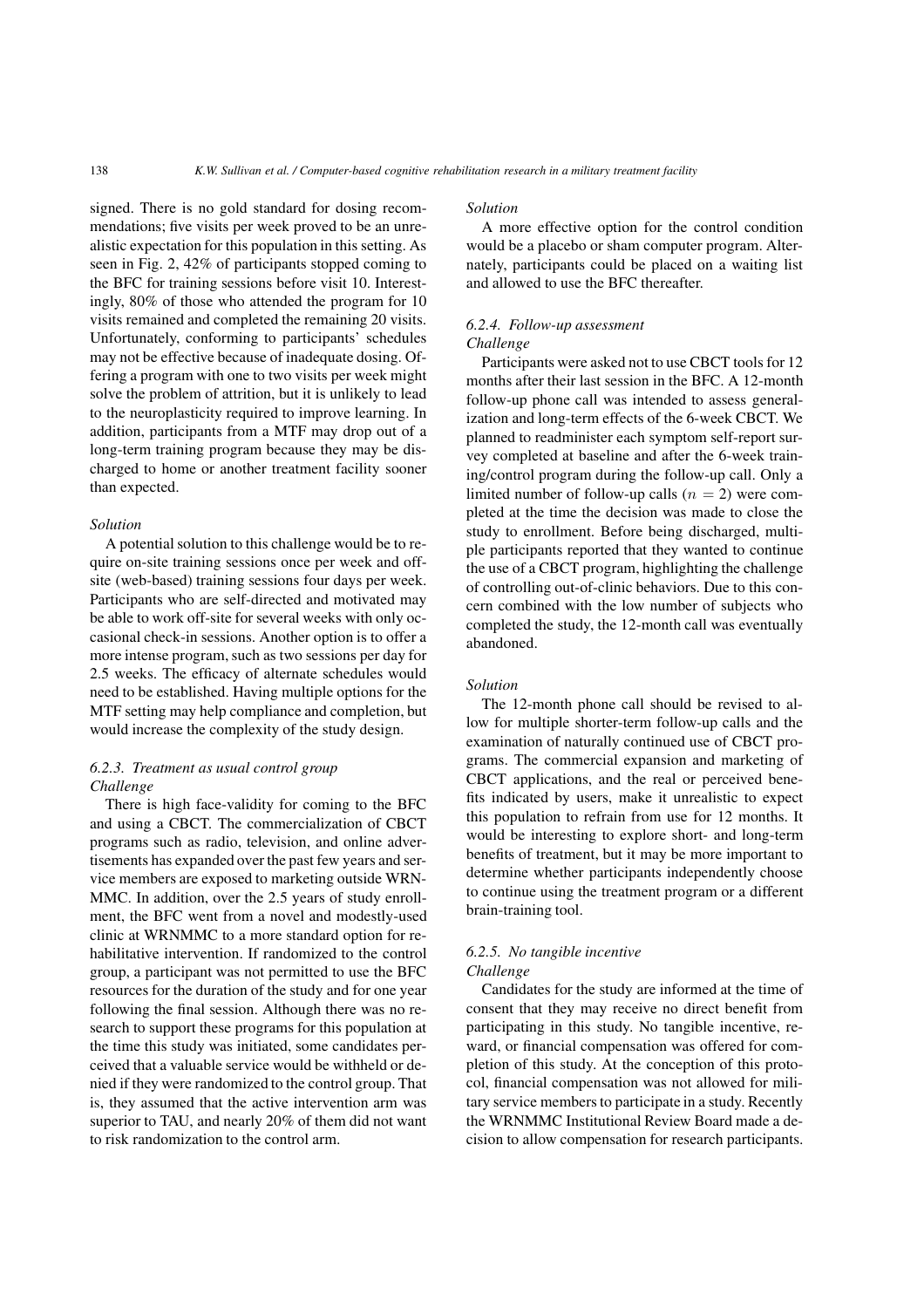#### *Solution*

Considering the time commitment for this study, a monetary incentive is appropriate and may improve recruitment and retention.

## 7. Discussion

Advances in technology will continue to provide novel rehabilitation options. Determining the effectiveness of new products will rely on successful evidencebased research. The first study at WRNMMC and FBCH to conduct a randomized-controlled study assessing improvement in cognitive function and symptom self-report using CBCT programs fell short of recruitment and compliance goals. Although the study was fundamentally well-designed, an analysis of eligibility requirements, recruitment techniques, patient feedback, and compliance rates revealed challenges that are critical to resolve for the successful implementation of future research studies.

The MTF setting appears in many ways to be ideal for an intensive cognitive-training program. Many patients remain on site for an extended period of time and are seeking additional activities to supplement their routines. However, the patients' concentrated medical and psychological health care needs, and possibly lack of interest, affected enrollment and compliance efforts. The challenge is to create well-designed studies to determine treatment efficacy while conforming to the unique needs of military service members recovering from combat injuries.

The current study was initiated at the same time the BFC began accepting clinical patients, but only patients who met stringent inclusion criteria were recruited. Rather than restrict enrollment to service members with combat-related cognitive symptoms, widening eligibility requirements to more closely reflect our overall patient population would have been a more productive approach. Performance of combat vs. non-combat-related injuries and the number of TBIs or blast exposures could be examined as additional variables in future analyses. Also helpful would have been the inclusion of additional sites so that similar studies could be offered and monitored at polytrauma rehabilitation settings or VA facilities that are close to participants' homes. In addition, including civilian sites would allow comparisons between civilian and military populations.

A substantial number of eligible patients declined to participate in this study. A primary reason was the time commitment required to complete this study. Without any tangible incentives, participants are expected to dedicate 32 hours of evaluation and training in the BFC within a 6-week time frame. The dosing requirement, flexibility of treatment locations, and incentives need to be reevaluated as new research protocols are developed.

High-dosage treatment not only affected enrollment, but also appeared to negatively affect compliance. Adhering to the recommended treatment intensity is considered essential for improving performance based on supporting literature on neuroplasticity. However, dosing flexibility and training location need to be revised to increase compliance. Fortunately, technological advances that allow remote access to the training programs offer a solution to this problem.

The BFC at WRNMMC is currently participating in, and will continue to develop, randomized controlled clinical treatment studies utilizing the proposed solutions learned from this first feasibility study. In addition, the research team is developing a database that includes attendance and performance data for all BFC users, which to date numbers nearly 500 health-care beneficiaries, including active-duty or retired service members and their dependents. Exploration of these clinical data will allow us to examine factors such as personal characteristics, practice dosage, and program selection that best predict cognitive improvement and functional outcomes.

#### 8. Conclusion

Randomized controlled studies for cognitive rehabilitation in MTFs for patients injured in combat are needed. Our experience indicates that the population, setting, and dosing required for functional improvements to accrue pose many challenges. Successful implementation of a high-dose CBCT clinical trial in a military health-care environment will benefit from design features such as expanded inclusion criteria, sham or wait-list control options, clearly defined dosing flexibility, incentives, expanded study sites, and alternate training modalities afforded by changing technology.

#### Acknowledgements

This research was sponsored and funded through the Center for Neuroscience and Regenerative Medicine (CNRM), and the Defense and Veterans Brain Injury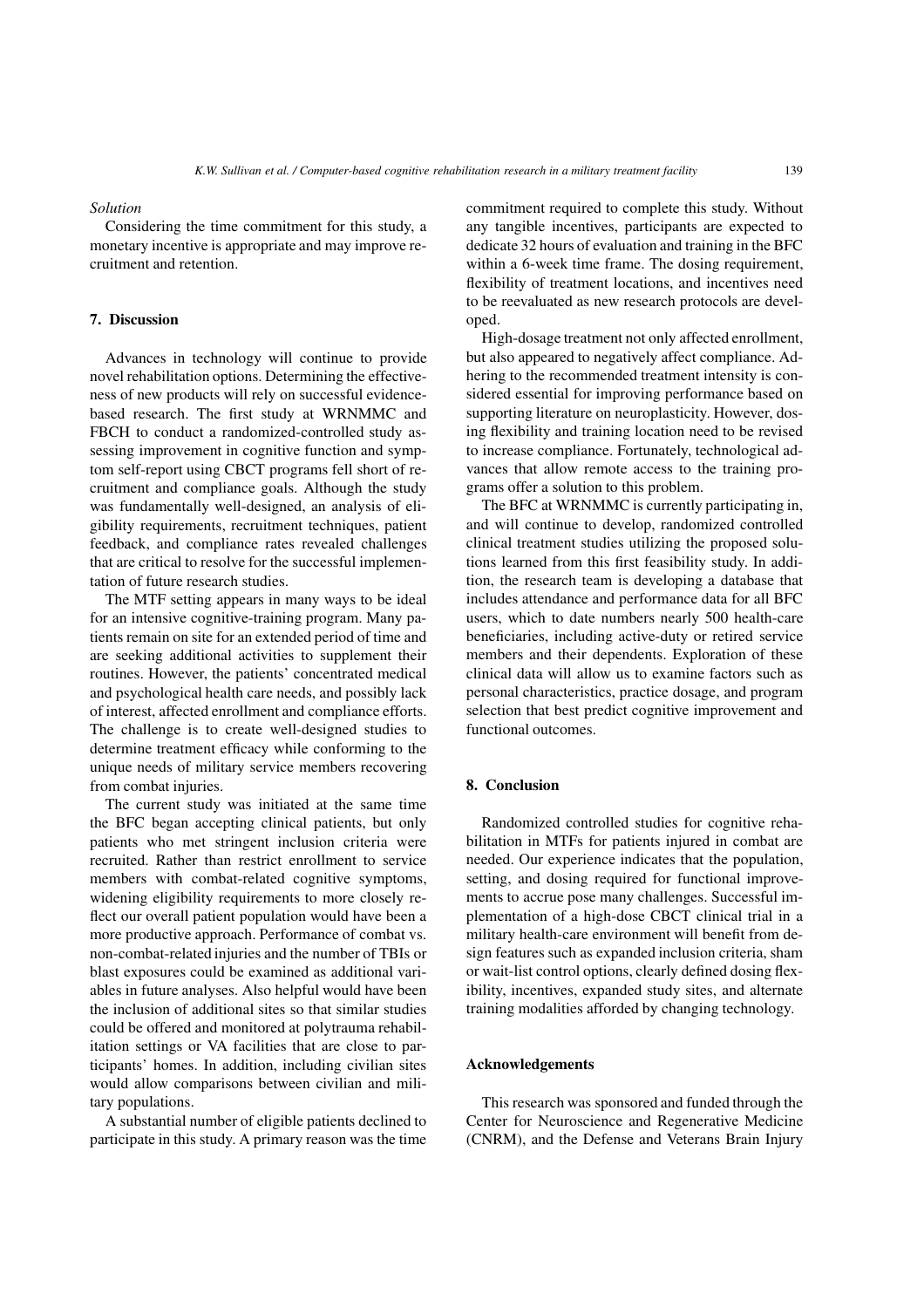Center (DVBIC). The authors would like to thank Laura Sharkey, Gabriella Green-Oakes, and Wendy A. Law for their contributions to this research project and publication.

#### Disclaimer

The views expressed in this article are those of the authors and do not necessarily reflect the official policy or position of the Department of the Navy, Army, or Air Force, the Department of Defense, nor the U.S. Government.

#### References

- [1] Okie S. Reconstructing lives–a tale of two soldiers. N Engl J Med. 2006; 355(25): 2609.
- [2] Congressional Research Service. U.S. Military Casualty Statistics: Operation New Dawn, Operation Iraqi Freedom, and Operation Enduring Freedom. (RS22452, 05 February 2013), By Hannah Fischer. Accessed: May 17, 2013.
- [3] Schretlen DJ, Shapiro AM. A quantitative review of the effects of traumatic brain injury on cognitive functioning. International Review of Psychiatry. 2003; 15: 341-349.
- [4] Roe C, Sveen U, Alvsaker K, Bautz-Holter E. Postconcussion symptoms after mild traumatic brain injury: influence of demographic factors and injury severity in a 1-year cohort study. Disability and Rehabilitation. 2009; 31: 1235- 1243.
- [5] Dikmen, S, Machamer J, Fann JR, Temkin NR. Rates of symptom reporting following traumatic brain injury. Journal of the International Neuropsychological Society. 2010; 16: 401-411.
- [6] Ruff RM, Camenzuli L, Mueller J. Miserable minority: emotional risk factors that influence the outcome of a mild traumatic brain injury. Brain Injury. 1996; 10(8): 551-566.
- [7] Hoge CW, Goldberg HM, Castro CA. Care of war veterans with mild traumatic brain injury – flawed perspectives. N Engl J Med. 2009; 360(16): 1588-91.
- [8] Schneiderman, AI, Braver ER, Kang HK. Understanding sequelae of injury mechanisms and mild traumatic brain injury incurred during the conflicts in Iraq and Afghanistan: persistent postconcussive symptoms and posttraumatic stress disorder. Am J Epidemiol. 2008; 167: 1446-1452.
- [9] Iverson GL, Zasler ND, Lange RT. Post-concussive disorder. In Brain injury medicine, N.D. Zasler, D.I. Katz, R.D. Zafonte, eds, New York: Demos Medical Publishing, 2007, pp. 373-405.
- [10] Helmick K. Cognitive rehabilitation for military personnel with mild traumatic brain injury and chronic postconcussional disorder: Results of April 2009 consensus conference. NeuroRehabilitation. 2010; 26(3): 239-255.
- [11] Owens BD, Kragh JF Jr., Wenke JC, Macaitis J, Wade CE, Holcomb JB. Combat wounds in operation Iraqi Freedom and operation Enduring Freedom. J. Trauma 2008; 64: 295-299.
- [12] Galaraneau MR, Woodruff SI, Dye JL, Mohrle CR, Wade AL. Traumatic brain injury during Operation Iraqi Freedom: findings from the United States Navy – Marine Corps Combat Trauma Registry. J Neurosurgery. 2009; 108: 950-57.
- [13] Lange RT, Pancholi S, Brickell TA, Sakura S, Bhagwat A, Merritt V, et al. Neuropsychological Outcome from blast versus non-blast: Mild traumatic brain injury in U.S. Military Service Members. J Int Neuropsychology Soc. 2012; 30: 1- 11.
- [14] Cooper DB, Chau PM, Armistead-Jehle P, Vanderploeg RD, Bowles AO. Relationship between mechanism of injury and neurocognitive functioning in OEF/OIF service members with mild traumatic brain injuries. Mil Med. 2012; 177(10): 1157- 60.
- [15] Grossman EJ, Ge Y, Jensen JH, Babb JS, Miles L, Reaume J, et al. Thalamus and cognitive impairment in mild traumatic brain injury: A Diffusional Kurtosis Imaging Study. J Neurotrauma. 2012; 29(13): 2318-27.
- [16] Henry LC, Tremblay J, Tremblay S, Lee A, Brun C, Lepore N, et al. Acute and chronic changes in diffusivity measures after sports concussion. J Neurotrauma. 2011; 28(10): 2049-59.
- [17] Castile L, Collins CL, McIlvain NM, Comstock RD. The epidemiology of new versus recurrent sports concussions among high school athletes, 2005–2010. Br J Sports Med. 2012; 46(8): 603-10.
- [18] Guskiewicz KM, McCrea M, Marshall SW, Cantu RC, Randolph C, Barr W, et al. Cumulative effects associated with recurrent concussion in collegiate football players: The NCAA concussion study. JAMA. 2003; 290: 2549-2555.
- [19] MacGregor AJ, Dougherty AL, Morrison RH, Quinn KH, Galarneau MR. Repeated concussion among U.S. Military personnel during Operation Iraqi Freedom. Journal of Rehabilitation Research & Development. 2011; 48(10): 1269-1277.
- [20] McKee AC, Cantu RC, Nowinski CJ, Hedley-Whyte ET, Gavett BE, Budson AE, et al. Chronic traumatic encephalopathy in athletes: Progressive tauopathy after repetitive head injury. J Neuropathol Exp Neurol. 2009; 68: 709-735.
- [21] Gavett BE, Stern RA, McKee AC. Chronic traumatic encephalopathy: A potential late effect of sport-related concussive and subconcussive head trauma. Clin Sports Med. 2011; 30: 179-188, xi.
- [22] Miller H. Mental after-effects of head injury. Proc R Soc Med. 1966; 59: 257-261.
- [23] Stern RA, Riley DO, Daneshvar DH, Nowinski CJ, Cantu RC, McKee AC. Long-term Consequences of repetitive brain trauma: Chronic traumatic encephalopathy. PM&R. 2011; 3: S460-S467.
- [24] Stern RA, Andersen SL, Gavett BE. Executive functioning in dementia. In: Kowall NW, Budson AE, eds. The Handbook of Alzheimer's Disease and Other Dementias. Chichester, West Sussex, UK: Wiley-Blackwell, 2011.
- [25] Hall RC, Chapman MJ. Definition, diagnosis, and forensic implications of postconcussional syndrome. Psychosomatics. 2005; 46: 195-202.
- [26] Giza CC, Hovda DA. The neurometabolic cascade of concussion. J Athl Train. 2001; 36: 228-235.
- [27] Sojka P, Stalnacke BM, Bjornstig U, Karlsson K. One-year follow-up of patients with mild traumatic brain injury: Occurrence of post-traumatic stress-related symptoms at follow-up and serum levels of cortisol, S-100B and neuron-specific enolase in acute phase. Brain Inj. 2006; 20: 613-620.
- [28] Sterr A, Herron KA, Hayward C, Montaldi D. Are mild head injuries as mild as we think? Neurobehavioral concomitants of chronic postconcussion syndrome. BMC Neurol. 2006; 6: 7.
- [29] Hoge CW, Mcgurk D, Thomas J L, Cox AL, Engel CC, Cas-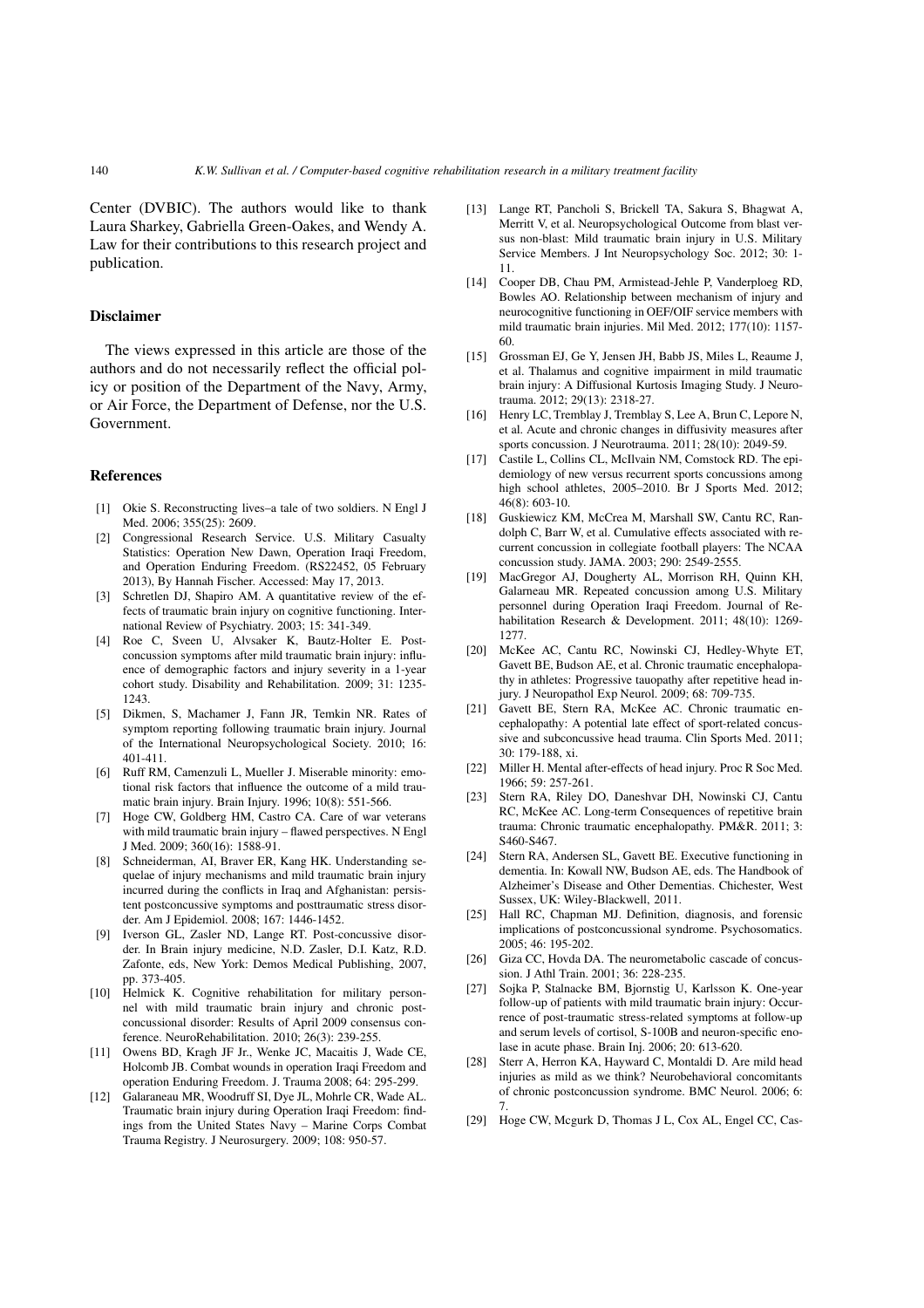tro CA. Mild traumatic brain injury in U.S. Soldiers returning from Iraq. N. Engl. J. Med. 2008; 358: 453-463.

- [30] Levin HS, Wilde E, Troyanskaya M, Peterson NJ, Scheibel R, Newsome M, et al. Diffusion tensor imaging of mild to moderate blast-related traumatic brain injury and its sequelae. J of Neurotrauma. 2010; 27(4): 683-694.
- [31] Rosenfeld JV, Ford NL. Bomb blast, mild traumatic brain injury and psychiatric morbidity: A review. Injury. 2010; 41: 437-443.
- [32] Forbes D, Creamer M, Bisson JI, Cohen JA, Crow BE, Foa EB, et al. A guide to guidelines for the treatment of PTSD and related conditions. Journal of Traumatic Stress. 2010; 23: 537-52.
- [33] Jaffee MS, Meyer KS. A brief overview of traumatic brain injury (TBI) and post-traumatic stress disorder (PTSD) within the Department of Defense. Clin. Neuropsychol. 2009; 23: 1291-1298.
- [34] Von Ah D, Carpenter JS, Saykin A, Monahan P, Wu J, Yu M, et al. Advanced cognitive training for breast cancer survivors: A randomized controlled trial. Breast Cancer Res Treat. 2012; 135(3): 799-809.
- [35] Cicerone KD, Dahlberg C, Malec JF, Langenbahn DM, Felicetti T, Kneipp S, et al. Evidence-based cognitive rehabilitation: updated review of the literature from 1998 through 2002. Archives of Physical Medicine and Rehabilitation. 2005; 86(8): 1681-1692.
- [36] Cappa SF, Benke T, Clarke S, Rossi B, Stemmer B, Heugten CM. EFNS guidelines on cognitive rehabilitation: report of an EFNS task force. European Journal of Neurology. 2005; 12(9): 665-680.
- [37] Sohlberg MM, Avery JA, Kennedy M, Ylvisaker M, Coelho C, Turkstra L, et al. Practice guidelines for direct attention training. Journal of Medical Speech-Language Pathology. 2003; 11(3): xix-xxxix.
- [38] Kaschel R, Della Sala S, Cantagallo A, Fahlböck A, Laaksonen R, Kazen M. Imagery mnemonics for the rehabilitation of memory: A randomized group controlled trial. Neuropsychological Rehabilitation. 2002; 12(2): 127-153.
- [39] Sohlberg MM, Kennedy M, Avery J, Coelho C, Turkstra L, Ylvisaker M, et al. Evidence-based practice for the use of external aids as a memory compensation technique. Journal of Medical Speech Language Pathology. 2007; 15(1): xv-li.
- [40] Dahlberg CA, Cusick CP, Hawley LA, Newman JK, Morey CE, Harrison-Felix CL, et al. Treatment efficacy of social communication skills training after traumatic brain injury: A randomized treatment and deferred treatment controlled trial. Archives of Physical Medicine and Rehabilitation. 2007; 88(12): 1561-1573.
- [41] Kennedy MR, Coelho C, Turkstra L, Ylvisaker M, Sohlberg MK, Yorkston K, et al. Intervention for executive functions after traumatic brain injury: A systematic review, meta-analysis and clinical recommendations. Neuropsychological Rehabilitation. 2008; 18(3): 257-299.
- [42] Fernandez A. Transforming Health and digital Tools to assess, monitor and enhance cognition across the lifespan; A digital health market 2012–2020. Sharpbrains 2012.
- [43] Galante E, Venturini G, Fiaccadori C. Computer-based cognitive intervention for dementia: preliminary results of a randomized controlled trial. Giornale italiano di medicina del lavoro ed ergonomia. 2007; 29: B26-32.
- [44] Brehmer Y, Westerberg H, Backman L. Working-memory training in younger and older adults: training gains, transfer, and maintenance. Frontiers in Human Neuroscience. 2012;  $6(63)$ : 1-7.
- [45] Hardy JL, Drescher D, Sarkar K, Kellett G, Scanlon M. Enhancing visual attention and working memory with a webbased cognitive training program. Mensa Research Journal. 2011; 42(2): 13-20.
- [46] Verghese J, LeValley A, Derby C, Kuslansky G, Katz M, Hall C, et al. Leisure activities and the risk of amnestic mild cognitive impairment in the elderly. Neurology. 2006; 66(6): 821- 827
- [47] Wilson RS, Scherr PA, Schneider JA, Tang Y, Bennett DA. Relation of cognitive activity to risk of developing Alzheimer's disease. Neurology. 2007; 69(20): 1911-20.
- [48] Finn M, McDonald S. Computerized cognitive training for older persons with mild cognitive impairment: A pilot study using a randomized controlled trial design. Brain Impairment. 2011; 12(3): 187-199.
- [49] Willis SL, Tennstedt SL, Marsiske M, Ball K, Elias J, Koepke KM, et al. Long-term effects of cognitive training on everyday functional outcomes in older adults. Journal of the American Medical Association. 2006; 296(23): 2805-2814.
- [50] Gray SA, Chaban P, Martinussen R, Goldberg R, Gotlieb H, Kronitz R, et al. Effects of a computerized working memory training program on working memory, attention, and academics in adolescents with severe LD and comorbid ADHD: A randomized controlled trial. J Child Psychology Psychiatry. 2012; 53(12): 1277-84.
- [51] Alexander DW, Frost B P. Decelerated synthesized speech as a means of shaping speed of auditory processing of children with delayed language. Perceptual & Motor Skills. 1982; 55(3, Pt 1): 783-792.
- [52] Klingberg T, Fernell E, Olesen PJ, Johnson M, Gustafsson P, Dahlstrom K, et al. Computerized training of working memory in children with ADHD- A randomized, controlled trial. J. American Academy of Child and Adolescent Psychiatry. 2005; 44(2): 177-186.
- [53] Chen SHA, Thomas JD, Glueckauf RL, Bracy OL. The effectiveness of computer-assisted cognitive rehabilitation for persons with traumatic brain injury. Brain Injury. 1997; 11: 197- 209.
- [54] Fisher M, Holland C, Subramaniam K, Vinogradov S. Neuroplasticity-based cognitive training in schizophrenia: An interim report on the effects 6 months later. Schizophr Bull. 2010; 36(4): 869-879.
- [55] NIH Consensus Development Panel on Rehabilitation of Persons with Traumatic Brain Injury. Rehabilitation of persons with traumatic brain injury. JAMA. 1999; 282(10): 974.
- [56] Fisher M, Holland C, Merzenich MM, Vinogradov S. Using neuroplasticity-based auditory training to improve verbal memory in schizophrenia. Am J Psychiatry. 2009; 166(7): 805-11.
- [57] Merzenic MM. Cortical plasticity contributing to child development. In: Mechanisms of cognitive development: Behavioral and neural perspectives. Psychology Press. 2001; 67-95.
- [58] Buonomano DV, Merzenich MM. Cortical plasticity: from synapses to maps. Annual Review of Neuroscience. 1998; 21(1): 149-186.
- [59] Berry AS, Zanto TP, Clapp WC, Hardy JL, Delahunt PB, Mahncke HW, et al. The influence of perceptual training on working memory in older adults. PLoS ONE. 2010; 5(7).
- [60] Johnson DR, Vincent AS, Johnson AE, Gilliland K, Schlegel RE. Reliability and construct validity of the Automated Neuropsychological Assessment Metrics (ANAM) mood scale. Archives of Clinical Neuropsychology. 2008; 23(1): 73-85.
- [61] Department of Veteran Affairs, Department of Defense. Washington, DC: The Management of Concussion/mTBI